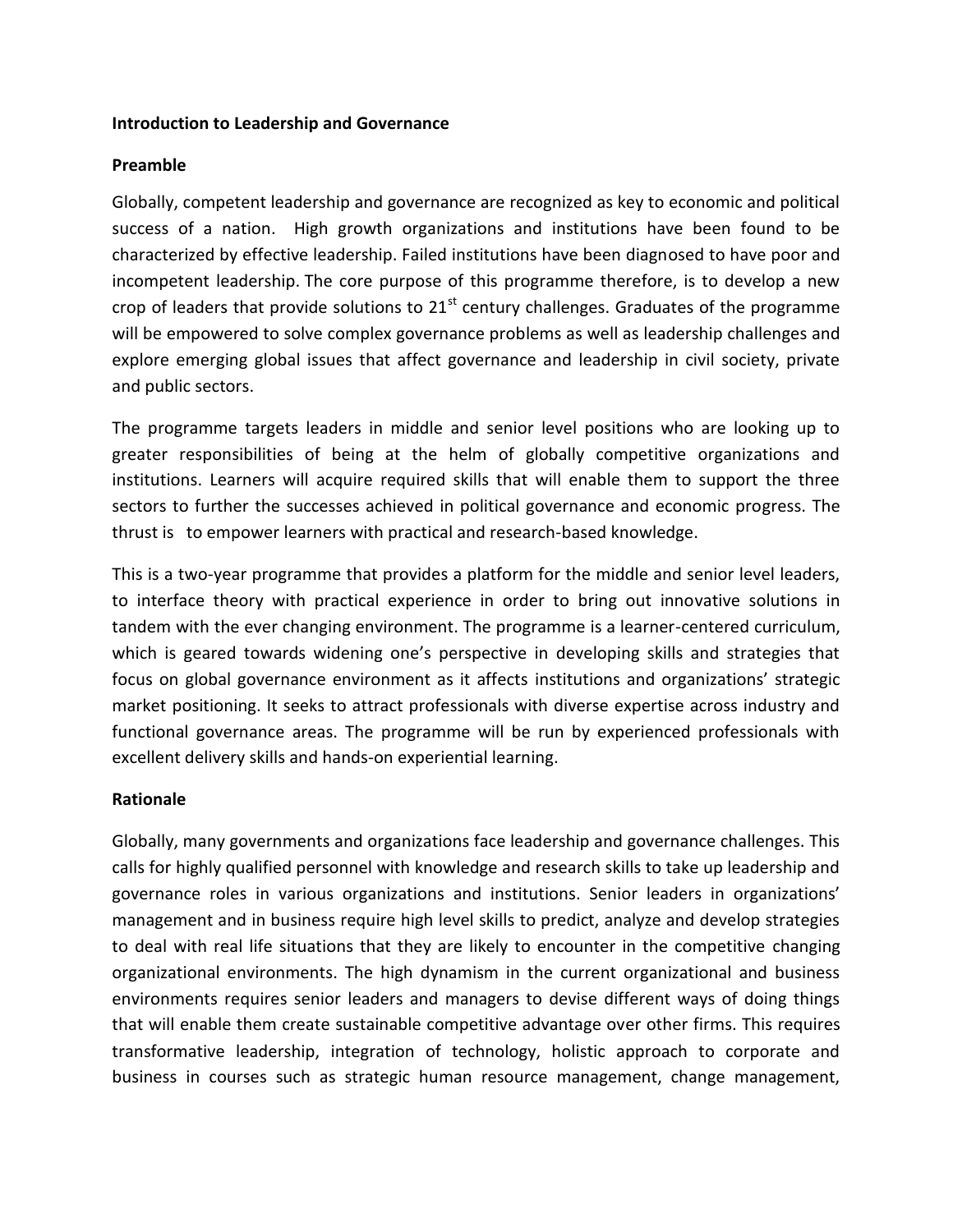strategic management, business ethics and governance, information communication and technology management, communication management and decision-making models.

Current research supports the notion that senior leaders who have new skills in creativity, innovativeness and entrepreneurship impact positively in their organizations. Likewise, senior leaders in management of today's organizations or business are seeking higher skills. These skills would enhance their capacities as drivers of transformative leadership, improve their creativity and innovativeness and advance their individual and organizational entrepreneurial capability. Consequently, leaders would turn into change agents that would transform their society.

Individuals in the public and private sectors wishing to pursue courses in leadership and governance have limited opportunities in the training in leadership and governance competences. The Kenyatta University Master of Leadership and Governance Degree Programme targets individuals who wish to take up leadership and governance responsibility in public and private sectors. The programme will equip its learners with skills and tools to interrogate real life situations to enable them develop innovative and transformative strategies that will not just make their institutions better, but also transform them into innovative entities. While making an emphasis on experiential learning, the KU Programme will blend real life situations and research with case studies, against a theoretical background that would create relevance to the Kenyan context.

### **Vision**

To be a dynamic, an inclusive and a competitive centre of excellence in teaching, learning, research and service to humanity.

### **Mission**

To provide quality education and training, promote scholarship, service, innovation and creativity and inculcate moral values for sustainable individual and societal development.

### **Programme Expected Learning Outcomes**

- 1. Produce students with transformative leadership and good governance ability in organizations both locally and internationally.
- 2. Inculcate leadership values and competences at the workplace.
- 3. Tap and develop talents within organizations.
- 4. Develop innovative, creative and entrepreneurial leaders to serve in the public, private and civil society sectors.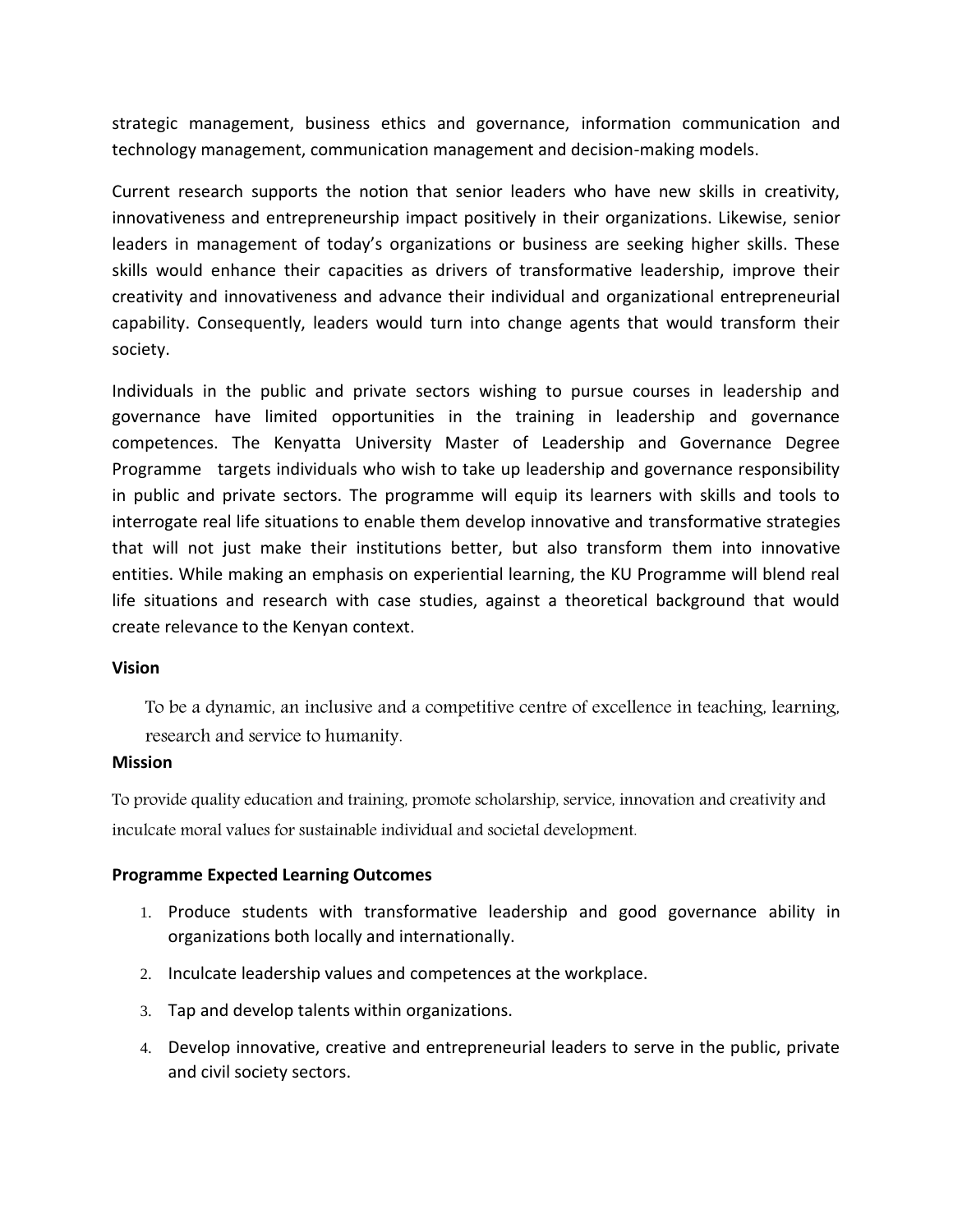5. Produce candidates with ability to initiate an effective governance framework in organizations

# **Entry Regulations**

- a. The general regulations for all Masters' degrees in the University shall apply.
- b. The following shall be eligible for registration for the MLG degree in the School of Humanities and Social Sciences:
	- i. A holder of a bachelor's degree with at least upper second class honors degree of Kenyatta University or any other recognized university.

ii. A holder of a lower second class degree of Kenyatta University or any other recognized university with at least two years relevant experience in research, administration or management.

iii. Any other qualification recognized by the University Senate.

## **2. Pattern and Duration of the Programme**

a. The MLG degree programme consists of coursework, examination and research project/thesis.

- b. The programme will be offered in two modes, Full-Time and Part-Time, with students in both modes being required to take a total of eighteen (18) units by the end of the programme.
- c. A student, who opts to pursue the MLG Degree by project, will be required to take five (5) units in the first semester and five (5) units in the second semester of First Year of Study.
- d. During the second year of study, Project candidates will be required to take four (4) units in the respective areas of specialization in the first semester and undertake a research project in the second semester. The research project shall be equivalent to four units.
- e. A student who opts to pursue the MLG degree course by thesis will be required to take five (5) units during the first semester of First Year of study. In the second semester, the candidate will take **APL 804: (Research methodology in Leadership and Governance)** and Four (4) units in the respective area of specialization.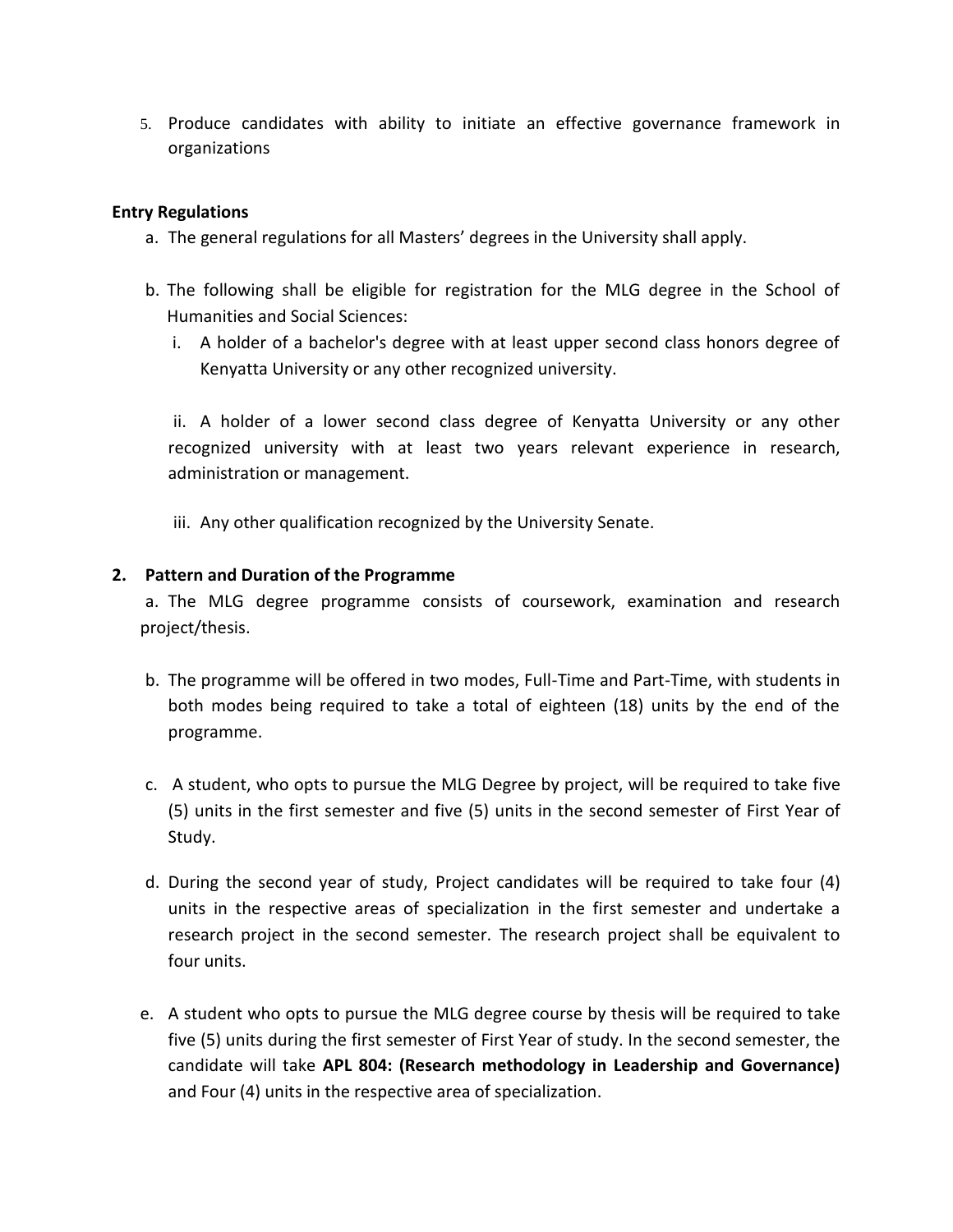- f. Thesis candidates will undertake thesis research in the second year of study. The thesis shall be equivalent to eight (8) units.
- g. The duration of the programme shall be two (2) academic years.

# **3. Examinations**

- a. University examination regulations shall apply.
- b. University examinations shall be given at the end of each semester and shall contribute 60 percent of the total marks, while the continuous assessment shall constitute the remaining 40 percent.
- c. For the purposes of evaluation, a research project shall be regarded as equivalent to four (4) units, while the thesis will be equivalent to eight (8) units.
- d. The duration for the University examination shall be three (3) hours per unit.
- e. The minimum pass mark for each unit shall be 50%.
- f. A candidate who fails to satisfy requirement 3e above may be permitted on the recommendation of the Board of Examiners and with the approval of the Senate to take supplementary examinations in the failed units up to a maximum of two units in any academic year. The maximum mark attainable in each unit examined in supplementary examination shall be 50%.
- g. A candidate who fails to satisfy the examiners in supplementary examination shall be discontinued.
- h. A candidate shall not be allowed to undertake either project work or thesis research prior to passing supplementary examination if any.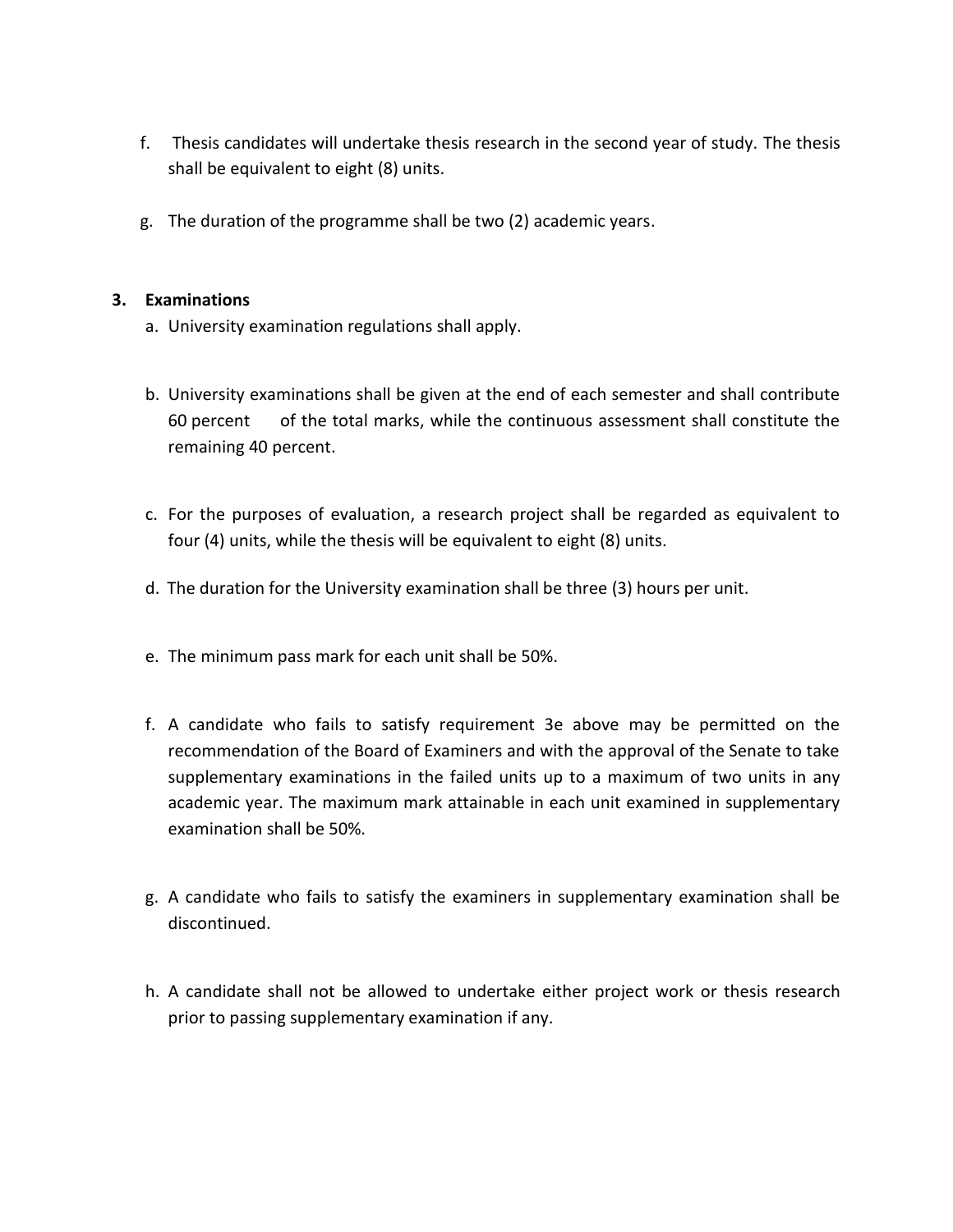i. A candidate who fails more than two units in the ordinary University examinations in any one year shall be discontinued.

# **COURSE STRUCTURE Core units**

# **First Semester**

AMC 800: Social Science Research Methods

APL800: Philosophies and Theories of Leadership

APL801: Organizational Management and Leadership

APL 802: Ethics and Accountability in Leadership

APL 803: Gender in Leadership and Governance

## **Second Semester**

- APL 804: Research Methodology in Leadership and Governance
- APL 805: Governance, Law and Development
- APL 806: Strategic Management and Leadership
- APL 807: Leading Organizational Change
- APL 808: APL 808: Organizational Behavior

### **Specializations**

### **Transformative leadership**

APL 809: Team Leadership

- APL 810: Human Resource Management
- APL 811: Financial Accountability in Leadership